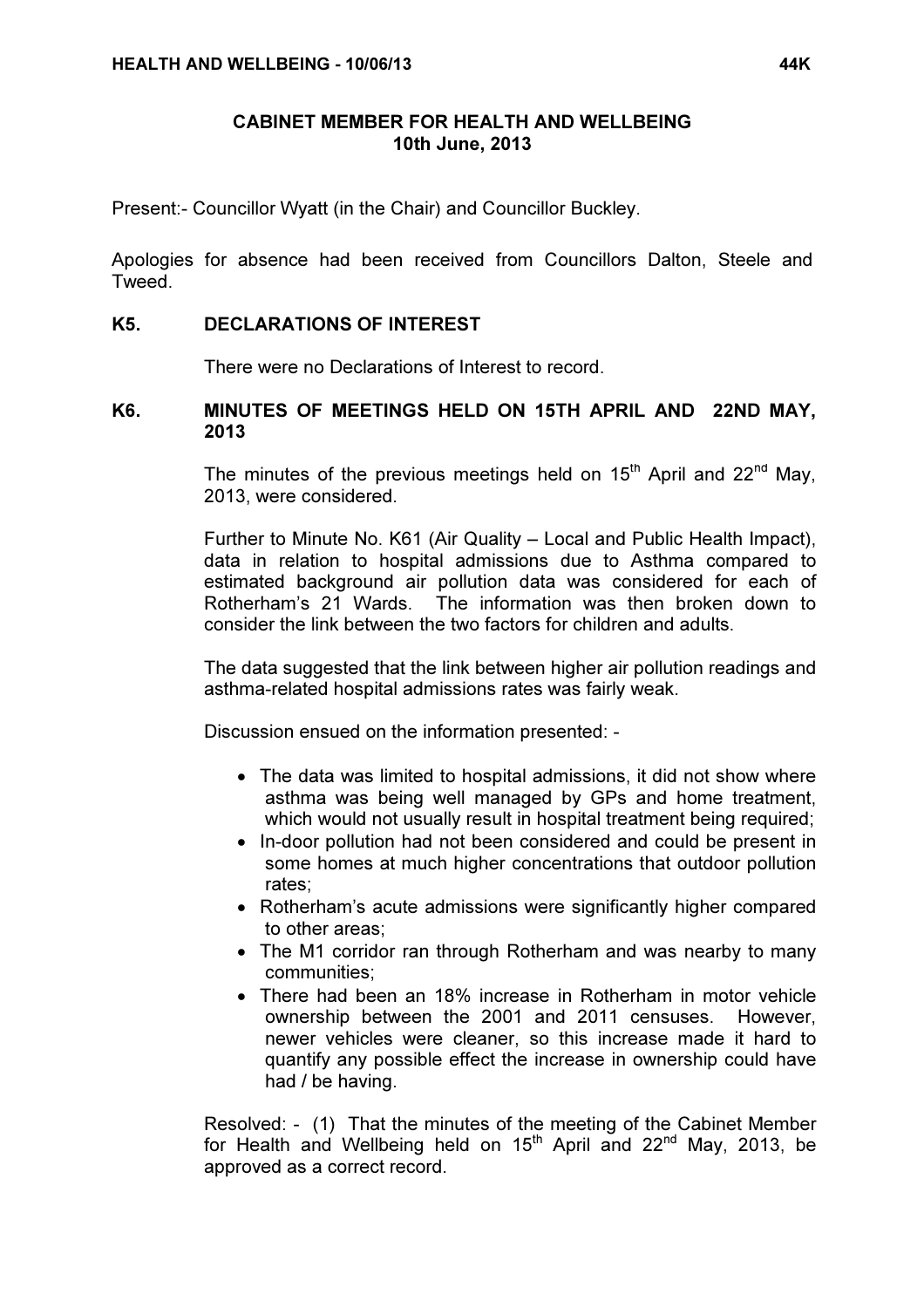(2) That the information shared in relation to air pollution and asthmarelated hospital admissions be noted and it be shared with all Elected **Members** 

## K7. HEALTH AND WELLBEING BOARD

 The Chairman gave a verbal report on the main items discussed at the recent Board meeting which included:-

- Commissioning Plans;
- Locally Determined Priority Measure: Smoking.

Resolved:- That the minutes of the previous meeting of the Health and Wellbeing Board be noted.

## K8. TEENAGE PREGNANCY

 Consideration was given to the report submitted by Councillor J. Dalton following her attendance at the Local Government Association's Teenage Pregnancy Conference in April, 2013 (Minute No. 72 of the Health Select Commission held on 18<sup>th</sup> April, 2013, refers).

There was a range of speakers and representatives in attendance at the Conference.

Discussion ensued. It was noted that Rotherham had a continued steady decline in the number of teenage conceptions. Contributing factors to this achievement included maintaining funding to a project based in Maltby and the School Nursing Service, which was represented in all schools across the Borough. Girls who had higher levels of aspiration and educational attainment were less likely to conceive before the age of 18.

It was noted that a review into the Local Authority's Sexual Health Strategy would be undertaken over the next twelve months. The parameters of the review would include: -

- Visiting genito-urinary clinics;
- Reviewing outreach services provided in schools, children's centres and by the Rotherham Integrated Youth Support Service;
- Specialist Nurses who provided contraceptive implants:
- Contraception services provided through GP surgeries.

Discussion ensued, and the following issues were raised: -

- Teenage pregnancy and its place within the Health and Wellbeing Strategy;
- Public Health outcomes:
- Access to contraception, contraception advice and family planning and spacing advice;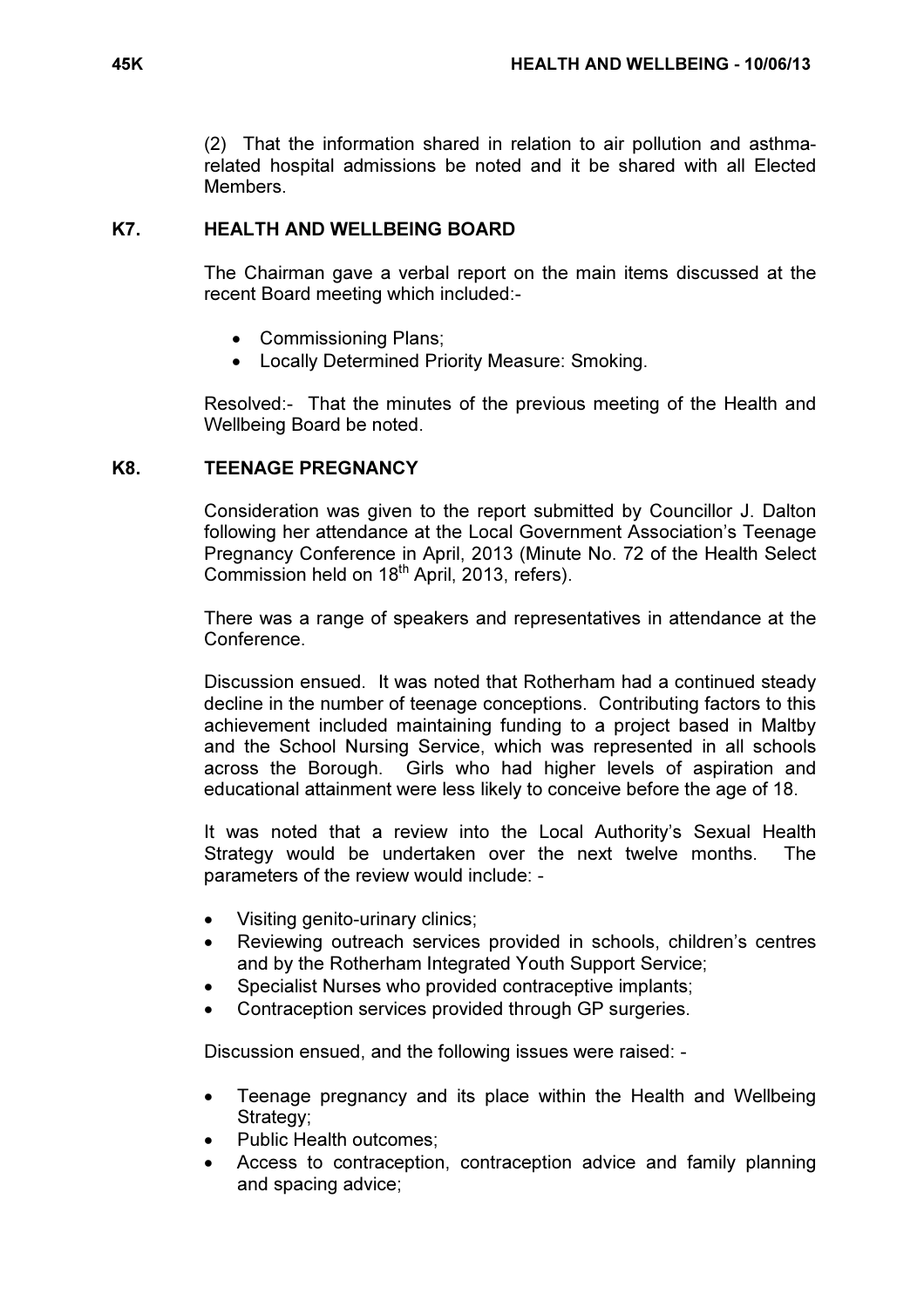- Support available following Welfare Reforms and the impacts they would have on families;
- Increased use of contraceptive implants and the need to increase sexual health awareness and education. This would need to be reflected in the Sexual Health Plan that was due to be reviewed.

Resolved: - That the information shared be noted.

# K9. HEALTHWATCH ROTHERHAM - UPDATE

 Further to Minute No. K62 (Healthwatch), Melanie Hall, Manager, Rotherham Healthwatch, was welcomed to the meeting. Melanie provided an update on the development of Healthwatch in Rotherham.

The 7 functions of local Healthwatch groups were: -

- 1. Gathering views and understanding the experiences of people who use services, carers and the wider community;
- 2. Making people's views known;
- 3. Promoting and supporting the involvement of people in the commissioning and provision of local care services and how they were scrutinized;
- 4. Recommending investigation or special review of services via Healthwatch England or directly to the Care Quality Commission (CQC);
- 5. Providing advice and information about access to services and support for making informed choices;
- 6. Making the views and experiences of people known to Healthwatch England and providing a steer to help it carry out its role as national champion;
- 7. NHS Complaints Advocacy.

Parkwood had been successful in winning the contract to set-up Rotherham's Healthwatch. Following its initial set-up by Parkwood, Healthwatch Rotherham would be run on a social enterprise model.

Efforts had been underway to open the Healthwatch Rotherham branch: -

# Staffing and premises: -

- Manager had been in post since 13<sup>th</sup> May, 2013:
- Recruitment to the posts of Information and Research Officer. Engagement Worker and Advocate was underway;
- A recruitment campaign for the role of Chair and Directors of Healthwatch Rotherham's Board was underway;
- Responsibilities of the Board and of each Director would be agreed in due course, including how the Board would engage with the Health and Wellbeing Board's priority areas;
- A Town Centre location had been identified and negotiations were underway in relation to the lease;
- A launch event would be held in August, 2013.